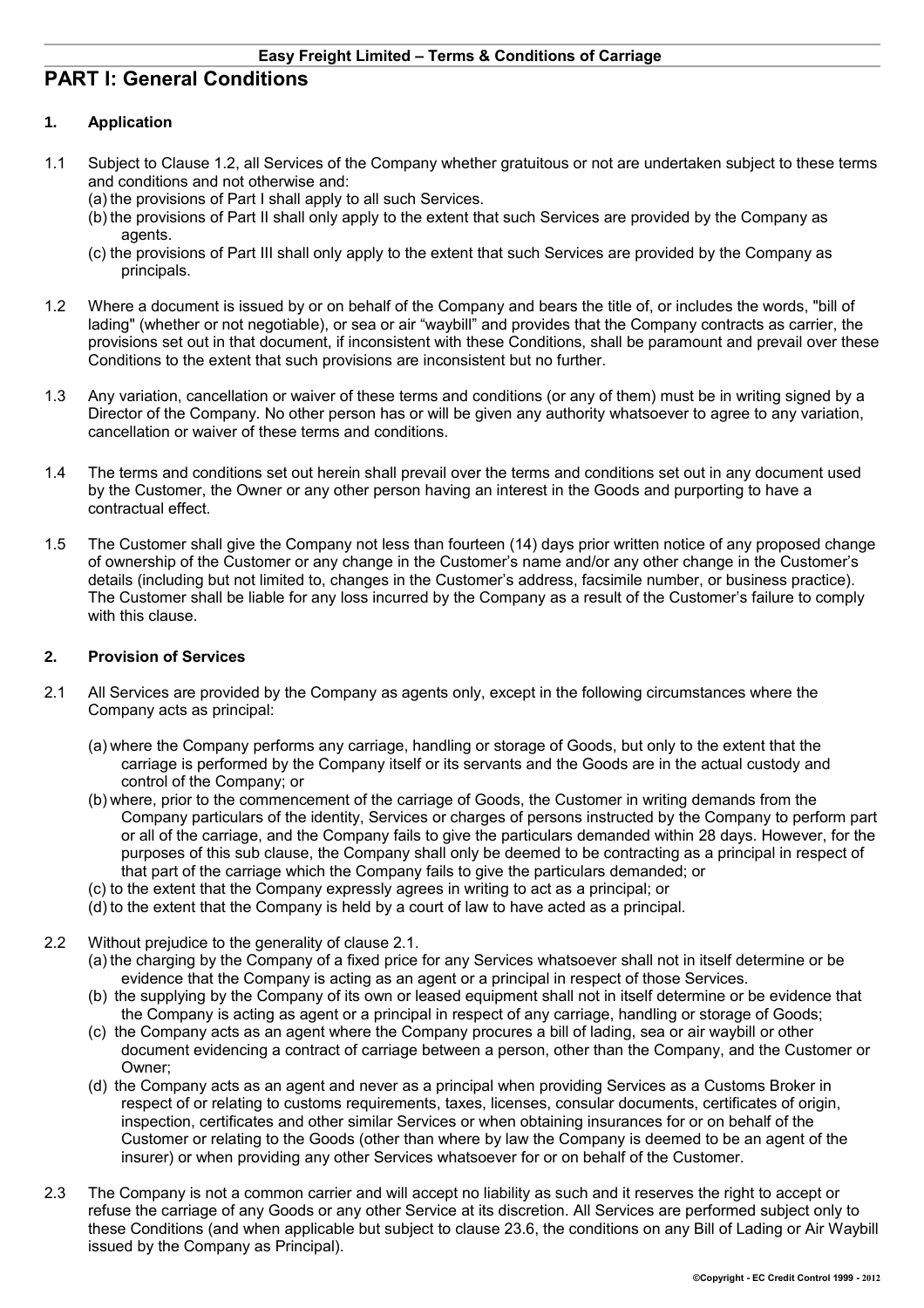## **3. Definitions**

## 3.1 In these conditions:

- (a) "Company" shall mean Easy Freight Limited.
- (b) "Customer" means any person at whose request or on whose behalf the Company provides a service.
- (c) "Person" includes persons or any body or bodies corporate.
- (d) "Owner" includes the owner, shipper and consignee of the Goods and any other person who is or may become interested in the Goods and anyone acting on their behalf.
- (e) "Authority" means a duly constituted legal or administrative person, acting within its legal powers and exercising jurisdiction within any nation, state, municipality, port or airport.
- (f) "Goods" includes the cargo and any container not supplied by or on behalf of the Company, in respect of which the Company provides a service.
- (g) "Container" includes any Container, flexi tank, trailer, transportable tank, flat, pallet or any article of transport used to carry or consolidate goods and any equipment of or connected thereto.
- (h) "Dangerous Goods" includes goods which are or may become of a dangerous, inflammable, radio-active or damaging nature and goods likely to harbour or encourage vermin or other pests.
- (i) "Hague-Visby-Rules" means the provisions of the International Convention for the unification of certain rules relating to bills of lading signed at Brussels on 25th August 1924 as amended by the Visby Protocol of 23rd February 1968 and the SDR Protocol of 21st December 1979.
- (j) "Incidental Matters" means anything done or to be done in relation to the Goods or the provision of any Services ancillary to the Goods including but not limited to moving, storing or leaving the Goods at any warehouse, terminal, yard, wharf or other place or area, loading or unloading the Goods from any vehicle, vessel or other conveyance, stowing or packing the Goods or fumigating, trans-shipping, inspecting or otherwise handling the Goods or anything done in relation thereto.
- (k) "Instructions" means a statement of the Customer's specific requirements.
- (l) "Services" means the whole of the Services provided by the Company to the Customer and all matters necessarily related to the provision of the Services or ancillary to the provision of the Services.
- (m) "Montreal Convention" means the Montreal Convention 1999 as applied respectively by the legislation of the Commonwealth of Australia and of New Zealand.
- (n) "Guarantor" means that Person (or Persons), who agrees herein to be liable for the debts of the Customer on a principal debtor basis.

#### **4. Obligations of Customer**

- 4.1 The Customer warrants that it is either the Owner or the authorized agent of the Owner of the Goods and that it is authorized to accept and accepts these Conditions, not only for itself, but also as agent for and on behalf of the Owner
- 4.2 The Customer warrants that it has reasonable knowledge of matters affecting the conduct of its business, including, but not limited to, the terms of sale and purchase of the Goods and all other matters relating thereto.
- 4.3 The Customer shall give sufficient and executable instructions.
- 4.4 The Customer warrants that the description and particulars of the Goods are complete and correct.
- 4.5 The Customer warrants that the Goods are properly packed and labelled, except where the Company has accepted instructions in respect of packaging and/or labelling.

## **5. Special Instructions, Goods and Services**

- 5.1 Unless agreed in writing, the Customer shall not deliver to the Company, or cause the Company to deal with or handle, Dangerous Goods.
- 5.2 If the Customer is in breach of Clause 5.1:
	- (a) the Customer shall be liable for all loss or damage whatsoever caused by or to or in connection with the Goods howsoever arising;
	- (b) the Customer shall defend, indemnify and hold harmless the Company against all penalties, claims, damages, costs and expenses whatsoever arising in connection therewith; and
	- (c) the Company (or any other person in whose custody the Goods may be in at the relevant time) may, at the Company's sole discretion, have the Goods destroyed or otherwise dealt with. For the purposes of this subclause, notice is not required to be given to any person of the intention to destroy or otherwise deal with the Goods.
- 5.3 If the Company agrees to accept Dangerous Goods and then it (or any other person) reasonably forms the view that those Goods constitute a risk to other goods, property, life or health, it may (without notice and without liability) have the Goods destroyed or otherwise dealt with at the expense of the Customer or Owner.
- 5.4 The Customer undertakes not to tender for transportation any Goods which require temperature control without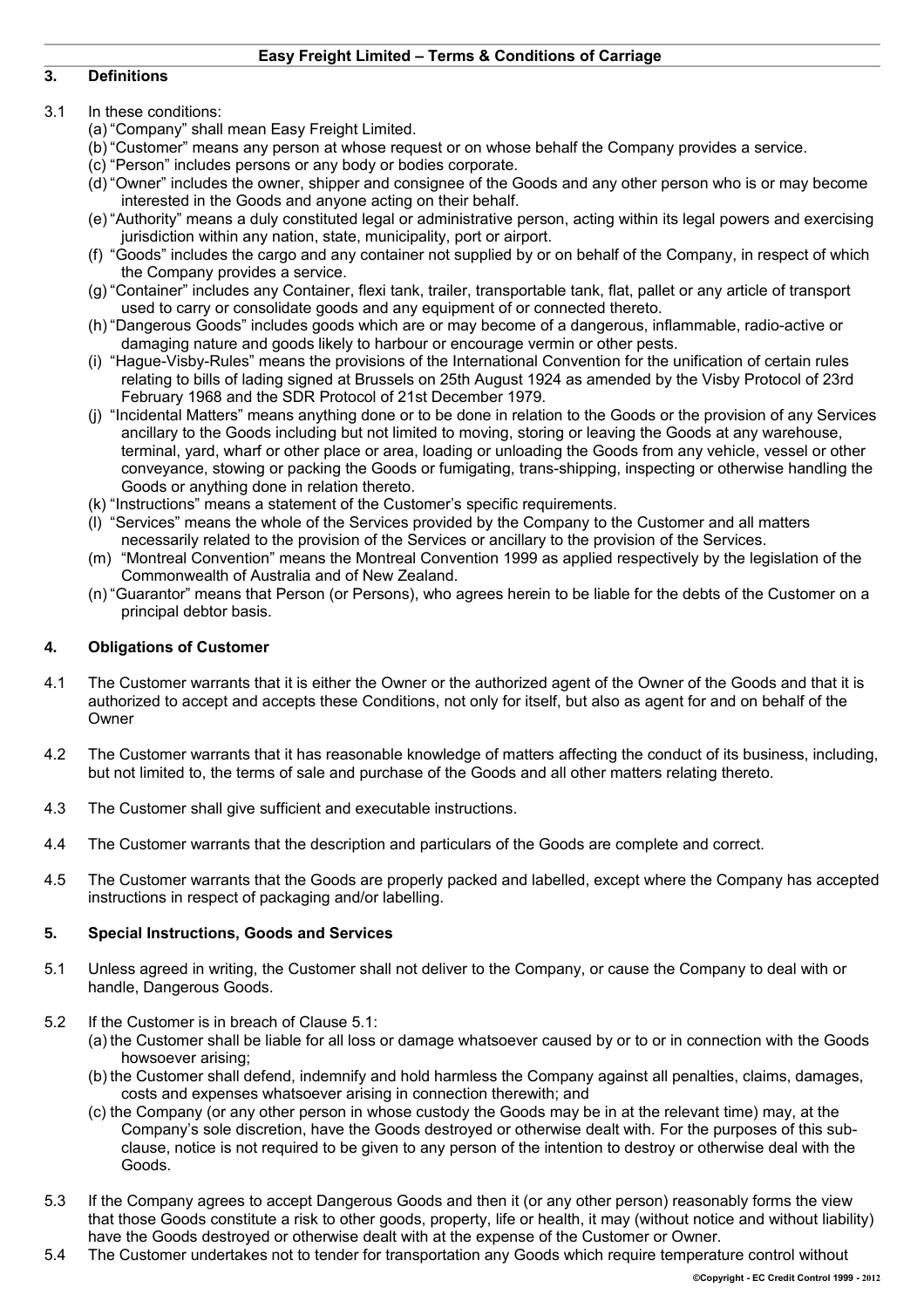previously giving written notice of their nature and the particular temperature range to be maintained and or any other special handling requirements such as humidity, and in the case of a temperature controlled Container stuffed by or on behalf of the Customer, the Customer further undertakes that:-

- (a) the Container has been properly pre-cooled or pre-heated as appropriate;
- (b) the Goods have been properly stuffed in the Container; and
- (c) the Container's thermostatic controls have been properly set by the Customer.
- 5.5 If the requirements of Clause 5.4 are not complied with the Company shall not be liable for any loss of or damage to the Goods caused by such non-compliance.
- 5.6 Unless agreed in writing, the Company shall not be obliged to make any declaration for the purposes of any statute, convention or contract as to the nature or value of any Goods or as to any special interest in delivery or to make any declaration as to specific stowage requirements of any Goods.
- 5.7 Unless agreed in writing or otherwise provided for under the provisions of a document signed by the Company, instructions relating to the delivery or release of Goods against payment or against surrender of a particular document shall be in writing and the Company's liability shall not exceed that provided for in respect of misdelivery of Goods.
- 5.8 Unless agreed in writing that the Goods shall depart by or arrive by a particular date, the Company accepts no responsibility for departure or arrival dates of Goods. Nor shall the Company be responsible for any charges arising out of any delay, including but not limited to, any delay due to the provision of incorrect documentation to any Customs Service, Quarantine Inspection Service or to any other relevant or equivalent authority.

#### **6. Insurance**

- 6.1 No insurance shall be effected except upon express instructions given in writing by the Customer and in effecting any such insurances, the Company shall be deemed to be an agent only of the Customer (other than where by law the Company is deemed to be an agent of the insurer) and not as an insurer, insurance broker or other form of intermediary.
- 6.2 All insurances effected by the Company are effected as agent only for the Customer (other than where by law the Company is deemed to be an agent of the insurer) and all such insurances are subject to the usual exceptions and conditions of the policies of the insurance company or underwriters taking the risk.
- 6.3 Unless agreed in writing, the Company shall not be under any obligation to effect a separate insurance on each consignment but may declare it on any open or general policy.
- 6.4 The Company is an agent only of the Customer in respect of the effecting of insurance (other than where by law the Company is deemed to be an agent of the insurer) and in any event should the insurers dispute their liability for any reason the insured shall have recourse against the insurers only and the Company shall not be under any responsibility or liability whatsoever in relation thereto, notwithstanding that the premium upon the policy may not be at the same rate as that charged by the Company or paid to the Company by the customer.

## **7. General Indemnities and Liabilities of the Customer and Owner**

- 7.1 The Customer and Owner shall defend, indemnify and hold harmless the Company against all liability, loss, damage, costs and expenses howsoever arising: (a) from the nature of the Goods, other than to the extent caused by the Company's negligence, or
	- (b)out of the Company acting in accordance with the Customer's or Owner's instructions, or
	- (c) from a breach of warranty or obligation by the Customer or arising from the negligence of the Customer or Owner.
- 7.2 Except to the extent caused by the Company's negligence, the Customer and Owner shall be liable for and shall defend, indemnify and hold harmless the Company in respect of all duties, taxes, imposts, levies, deposits and outlays whatsoever levied by any Authority and for all payments, fines, costs, expenses, loss and damage whatsoever incurred or sustained by the Company in connection therewith.
- 7.3 Advice and information, in whatever form it may be given, is provided by the Company for the Customer only and the Customer shall defend, indemnify and hold harmless the Company for all liability, loss, damage, costs and expenses arising out of any other person relying on such advice or information.
- 7.4 The Customer shall be liable for the loss, damage, contamination, soiling, detention or demurrage before, during and after the Carriage of property of;
	- (a) the Company (including, but not limited to, Containers),
	- (b) the Company's servants, sub-contractors or agents,
	- (c) independent contractors engaged by the Company for performance of part or all of the Services,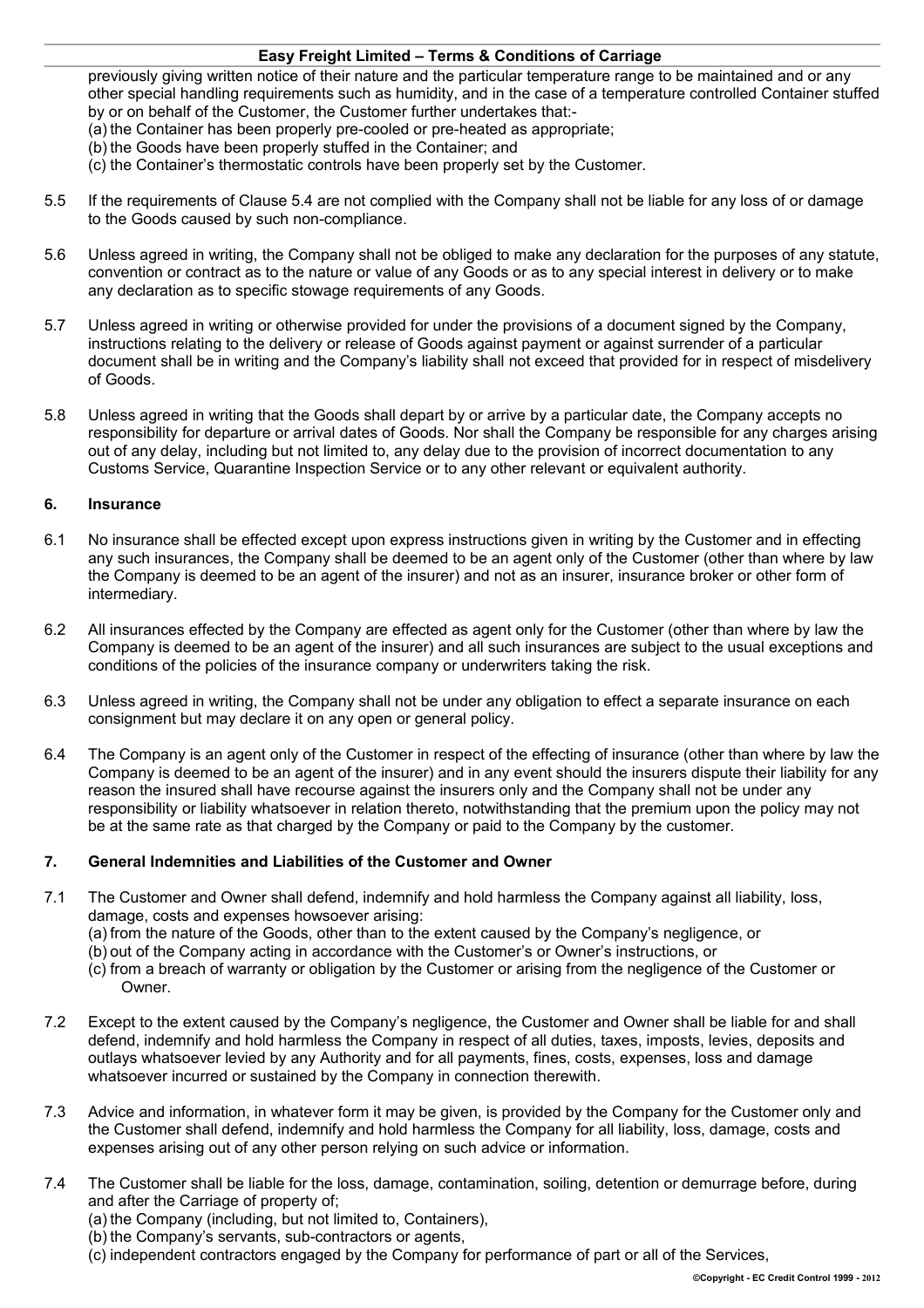(d)any person, or (e)any vessel,

caused by the Customer or Owner or any person acting on behalf of either of them or for which the Customer is otherwise responsible.

7.5 Instructions to collect payment on delivery in cash or otherwise are accepted by the Company upon and on the condition that the Company in the matter of such collection will be liable for the exercise of reasonable diligence and care only. Unless express written instructions are received that the Goods are not to be delivered without payment, the Company accepts no liability if, upon delivery of the goods, payment is not made.

## **8. Subcontractors**

- 8.1 The Customer undertakes that no claim will be made against any servant, sub-contractor or agent of the Company which imposes or attempts to impose upon any of them any liability whatsoever in connection with the Goods. If any such claim should nevertheless be made, the Customer undertakes to indemnify the Company against all consequences thereof.
- 8.2 Without prejudice to Clause 8.1, every servant, sub-contractor or agent of the Company shall have the benefit of all provisions herein as if such provisions were expressly for their benefit. In entering into this contract, the Company, to the extent of those provisions, does so not only on its behalf, but as agent and trustee for such servants, subcontractors and agents.
- 8.3 The Customer shall defend, indemnify and hold harmless the Company from and against all claims, costs and demands whatsoever and by whomsoever made or preferred, in excess of the liability of the Company under these Conditions.
- 8.4 Without prejudice to the generality of this Clause 8, the indemnity referred to in Clause 8.3, shall cover all claims, costs and demands arising from or in connection with the negligence of the Company, its servants, sub-contractors and agents.
- 8.5 In this Clause, "sub-contractors" includes direct and indirect sub-contractors and their respective employees, servants and agents.

## **9. Charges etc.**

- 9.1 The Customer shall pay to the Company in cash, or as agreed, all sums immediately when due without deduction or deferment on account of any claim, counterclaim or set-off. Unless otherwise stated in writing payment shall be due on the same date as the invoice date.
- 9.2 Payment may be made by cheque, or by credit card (plus a surcharge of up to four percent (4%) of the Price), or by direct credit, or by any other method as agreed to between the Client and the Company.
- 9.3 Client's on deferred payment will be charged a disbursement fee of fifteen dollars (\$15 NZD) on disbursements up to five hundred dollars (\$500.00 NZD) (including, but not limited to, duties, GST, and taxes payable on import), disbursements in excess of five hundred dollars (\$500.00 NZD) will incur a disbursement fee of two percent (2%) of the total amount of disbursements payable.
- 9.4 The Company may by giving notice to the Client increase the Price of the Services to reflect any increase in the cost to the Company beyond the reasonable control of the Company (including, without limitation, foreign exchange fluctuations, or increases in taxes, customs duties, insurance premiums, or warehousing costs).
- 9.5 When the Company is instructed to collect freight, duties, charges or other expenses from any third party, the Customer:

(a) shall remain responsible for these amounts; and

- (b) shall pay these amounts to the Company on demand where these amounts have become due and have not been paid by the third party.
- 9.6 Interest on overdue invoices shall accrue daily from the date when payment becomes due, until the date of payment, at a rate of two and one half percent (2.5%) per calendar month (and at the Company's sole discretion such interest shall compound monthly at such a rate) after as well as before any judgement.
- 9.7 If any account remains overdue after fourteen (14) days then an amount of the greater of twenty dollars (\$20.00) or ten percent (10%) of the amount overdue (up to a maximum of \$200) shall be levied for administration fees which sum shall become immediately due and payable.
- 9.8 In the event that the Customer's payment is dishonoured for any reason the Customer shall be liable for any dishonour fees incurred by the Company.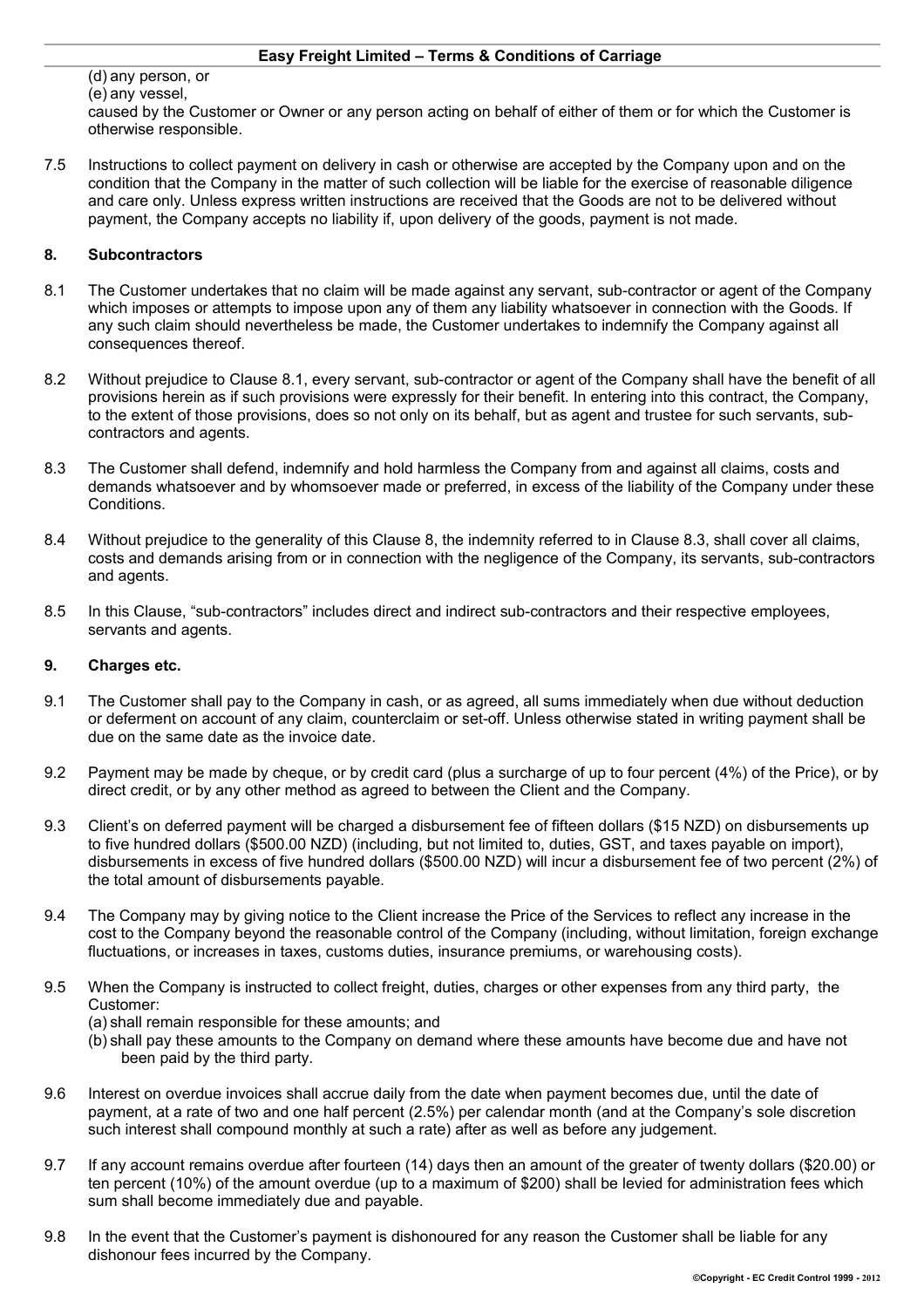- 9.9 The Customer shall be liable for and pay to the Company any additional costs or expenses the Company may incur and for any loss or damage occasioned either directly or indirectly to the Company as a result of the Company relying upon the description and particulars provided by the Customer or by reason of any illegal, incorrect or insufficient marking, numbering or addressing of the Goods.
- 9.10 The Company's charges and expenses shall be deemed earned as soon as any handling of the goods has occurred.
- 9.11 The exchange rate used by the Company in calculating freight invoices is based on the then rate provided by the Company's bank at the time of invoicing minus 2%. This is to cover exchange rate fluctuations.

# **10. Liberties and Rights of the Company**

- 10.1 Unless otherwise agreed in writing, the Company shall be entitled to enter into contracts on behalf of itself or the Customer and without notice to the Customer:
	- (a) for the carriage of Goods by any route, means or person,
	- (b) for the carriage of Goods of any description, whether containerized or not, on or under the deck of any vessel,
	- (c) for the storage, packing, trans-shipment, loading, unloading or handling of Goods by any person at any place whether on shore or afloat and for any length of time,
	- (d) for the carriage or storage of Goods in containers or with other goods of whatever nature,
	- (e) for the performance of its own obligations, and to do such acts as the Company reasonably considers may be necessary or incidental to the performance of the Company's obligations.
- 10.2 The Company shall be entitled (without incurring any additional liability), but shall be under no obligation, to depart from the Customer's instructions in any respect if the Company considers there is good reason to do so in the Customer's interest.
- 10.3 The Company may at any time comply with the orders or recommendations given by any Authority. The responsibility and liability of the Company in respect of the Goods shall cease on the delivery or other disposition of the Goods in accordance with such orders or recommendations.
- 10.4 The Company shall be entitled (but under no obligation) at any time and from time to time to inspect the Goods and for this purpose to open or remove any Containers.
- 10.5 If at any time the Company reasonably considers that the carriage of the Goods should not be undertaken or continued or only continued after effecting any necessary incidental matters or incurring additional expense or risk, the Company shall be entitled to:
	- (a)abandon the carriage of such cargo or to effect such additional incidental matters and incur such additional expense, as may be reasonably necessary in order to enable the carriage to be effected or further effected; and
	- (b)be reimbursed by the Customer for the cost of all such additional incidental matters and all such additional expense incurred.
- 10.6 If the Company (or any person whose Services the Company makes use of) considers:
	- (a) the performance of the Company's obligations are likely to be effected by any hindrance, risk, delay, difficulty or disadvantage whatsoever; and
	- (b) the hindrance, risk, delay, difficulty or disadvantage cannot be avoided by reasonable endeavours of the Company or such other person, the Company may (upon giving notice in writing to the Customer or Owner) treat the performance of its obligations as terminated and may, at the Customer's expense, place the Goods or any part of them at the Customer's or Owner's disposal at any place which the Company deems safe and convenient.
- 10.7 The notice in writing referred to in Clause 10.6 is not required where it is not reasonably possible to give such notice.
- 10.8 Where the Company exercises its rights and obligations under Clause 10.6, responsibility and liability of the Company in respect of the Goods shall thereupon cease absolutely.
- 10.9 Where the Company (or any person whose Services the Company makes use of) is entitled to call upon the Customer or Owner to take delivery of the Goods at a designated time and place and delivery of the Goods, or any part thereof, is not taken by the Customer or Owner at the designated time and place the Company (or such other person) shall be entitled to store the Goods in the open or under cover at the sole risk and expense of the Customer.
- 10.10 Notwithstanding Clauses 10.6 to 10.9, the Company shall be entitled (but under no obligation) without any responsibility or liability to the Customer and Owner, to sell or dispose of (a)all Goods which the Company considers cannot be delivered as instructed, but only upon giving 21 days notice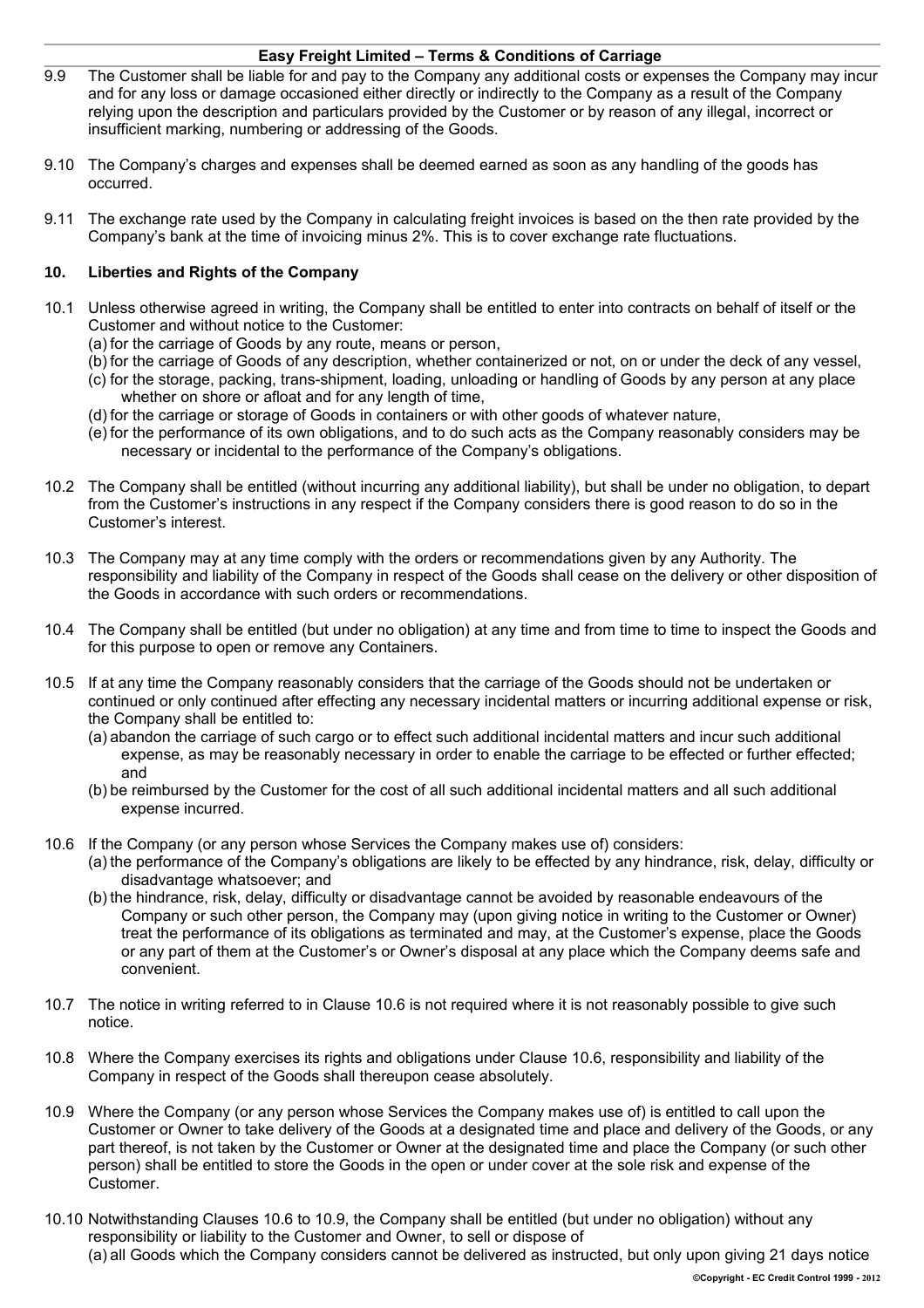- in writing to the Customer, and (b) without notice, Goods which have perished, deteriorated or altered, or are in immediate prospect of doing so in a manner which has caused (or may be reasonably expected to cause) loss or damage to any person or property or to contravene applicable regulations.
- 10.11 Where the Company sells or disposes of Goods pursuant to Clause 10.10 the Customer shall be responsible for any costs and expenses of the sale or disposal.
- 10.12 The Company shall be entitled to retain and be paid all brokerages, commissions, allowances and other remunerations customarily retained by or paid to freight forwarders without notice to the Customer.
- 10.13 The Company shall have the right to enforce against the Owner and the Customer jointly and severally any liability of the Customer under these Conditions or to recover from them any sums to be paid by the Customer which upon demand have not been paid. The Customer shall indemnify the Company from and against all costs and disbursements incurred by the Company in pursuing such sums including legal costs on a solicitor and own client basis and the Company's collection agency costs.
- 10.14 Without prejudice to any other remedies the Company may have, if at any time the Customer is in breach of any obligation (including those relating to payment) the Company may suspend or terminate the supply of Services to the Customer and any of its other obligations under the terms and conditions. The Company will not be liable to the Customer for any loss or damage the Customer suffers because the Company exercised its rights under this clause.
- 10.15 The failure by the Company to enforce any provision of these terms and conditions shall not be treated as a waiver of that provision, nor shall it affect the Company's right to subsequently enforce that provision.

# **11. Privacy Act 1993**

- <span id="page-5-0"></span>11.1 The Customer authorises the Company or the Company's agent to:
	- (a)access, collect, retain and use any information about the Customer;
		- (i) (including any overdue fines balance information held by the Ministry of Justice) for the purpose of assessing the Customer's creditworthiness; or
		- (ii) for the purpose of marketing products and services to the Customer.
	- (b)disclose information about the Customer, whether collected by the Company from the Customer directly or obtained by the Company from any other source, to any other credit provider or any credit reporting agency for the purposes of providing or obtaining a credit reference, debt collection or notifying a default by the Customer.
- 11.2 Where the Customer is an individual the authorities under clause [11.1](#page-5-0) are authorities or consents for the purposes of the Privacy Act 1993.
- 11.3 The Customer shall have the right to request the Company for a copy of the information about the Customer retained by the Company and the right to request the Company to correct any incorrect information about the Customer held by the Company.

## **12. Lien**

- 12.1 The Company shall have a particular and general lien on all Goods or documents relating to Goods in its possession the property of the Customer or Owner for all sums due at any time from the Customer or Owner (whether those sums are due from the Customer on those Goods or documents or on any other Goods or documents).
- 12.2 Where any sum due to the Company from the Customer or Owner remains unpaid, the Company, on giving 28 days notice in writing to the Customer, shall be entitled (without liability to the Customer and Owner) to sell or dispose of such Goods or documents by public auction or by private treaty at the risk and expense of the Customer and Owner and to apply the proceeds of any such sale or disposal in or towards the payment of the sums due.

## **13. Personal Property Securities Act 1999 ("PPSA")**

- 13.1 Upon assenting to these terms and conditions in writing the Customer acknowledges and agrees that: (a) these terms and conditions constitute a security agreement for the purposes of the PPSA; and (b)a security interest is taken in all Goods being transported by the Company.
- 13.2 The Customer undertakes to:
	- (a) sign any further documents and/or provide any further information (such information to be complete, accurate and up-to-date in all respects) which the Company may reasonably require to register a financing statement or financing change statement on the Personal Property Securities Register;
	- (b) indemnify, and upon demand reimburse, the Company for all expenses incurred in registering a financing statement or financing change statement on the Personal Property Securities Register or releasing any Goods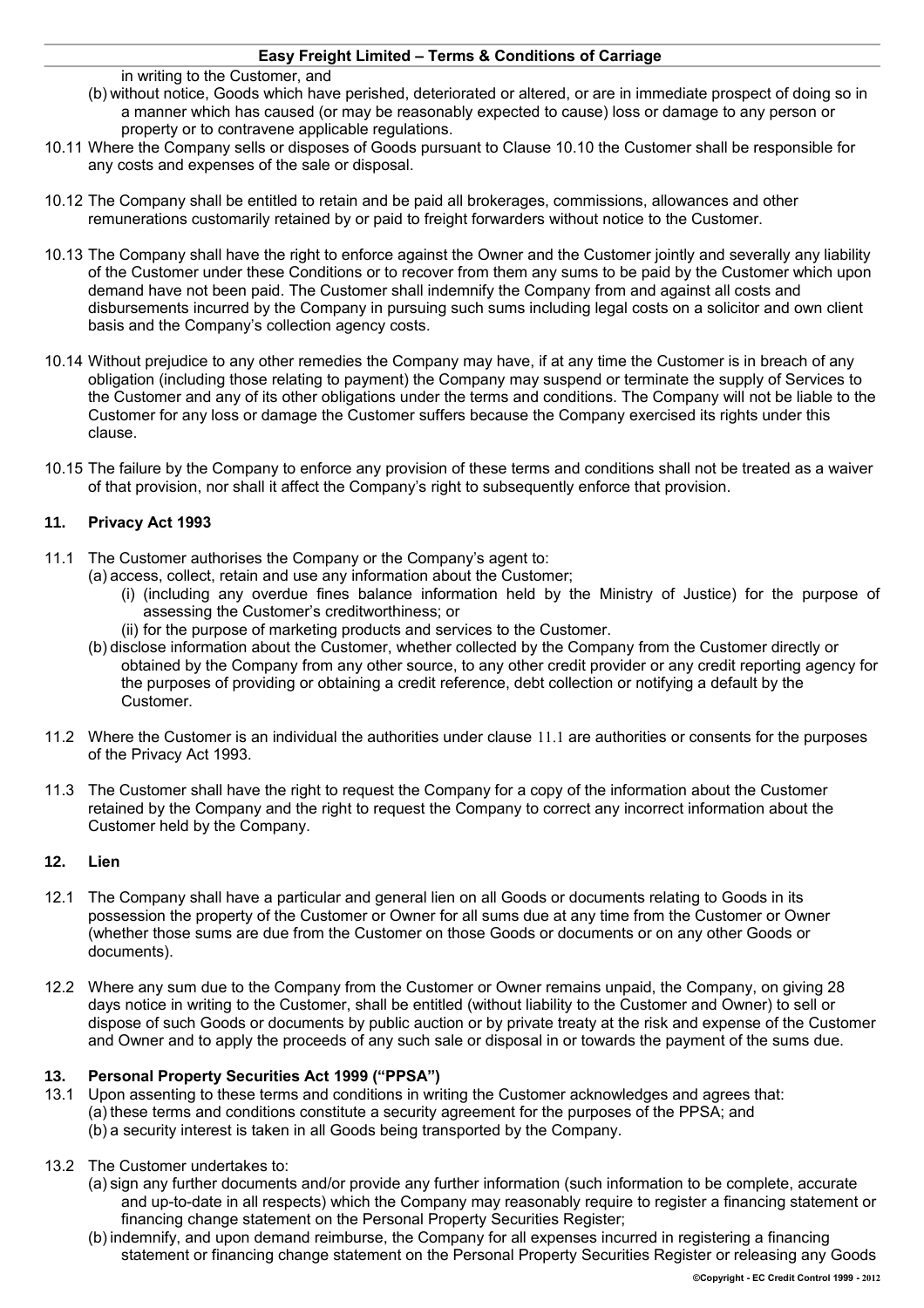charged thereby;

- (c) not register a financing change statement or a change demand without the prior written consent of the Company.
- 13.3 The Company and the Customer agree that nothing in sections 114(1)(a), 133 and 134 of the PPSA shall apply to these terms and conditions.
- 13.4 The Customer waives its rights as a debtor under sections 116, 120(2), 121, 125, 126, 127, 129, 131 and 132 of the PPSA.
- 13.5 Unless otherwise agreed to in writing by the Company, the Customer waives its right to receive a verification statement in accordance with section 148 of the PPSA.
- 13.6 The Customer shall unconditionally ratify any actions taken by the Company under clauses 13.1 to 13.5.

#### **14. Containers**

- 14.1 If a Container has not been packed or stuffed by the Company, the Company shall not be liable for loss of or damage to the contents if caused by:
	- (a) the manner in which the Container has been packed or stuffed,
	- (b) the unsuitability of the contents for carriage in Containers, unless the Company has approved the suitability,
	- (c) the unsuitability or defective condition of the Container, provided that where the Container has been supplied by or on behalf of the Company this paragraph (c) shall only apply if the unsuitability or defective condition arose: (i) without any negligence on the part of the Company; or
		- (ii) would have been apparent upon reasonable inspection by the Customer or Owner or person acting on behalf of either of them.
	- (d) the fact that the Container is not sealed at the commencement of the Carriage, except where the Company has agreed to seal the Container.
- 14.2 The Customer shall defend, indemnify and hold harmless the Company against all liability, loss, damage, costs and expenses arising from one or more of the matters referred to in Clause 14.1, except for Clause 14.1(c) (i).
- 14.3 Where the Company is instructed to provide a Container, in the absence of a written request to the contrary, the Company is not under an obligation to provide a Container of any particular type or quality.
- 14.4 For Full Container Loads (FCL) by sea the Customer's entitlement to use the container(s) ends at the terminal of arrival. The Company shall however (but strictly as set out in this clause) allow the Customer to use the Container(s) for the purposes of transporting the Customer's goods away from the terminal for unpacking on the following understanding:
	- (a) the Company may be liable to the ocean carrier for the clean and prompt return of the Container(s) in good condition to the nominated depot.
	- (b) the ocean carrier has allowed a number of free days use of the Container(s) after which daily detention charges shall apply.

(c) the Company may be liable for any damage done to the Container(s), cleaning, or fumigation requirements. Accordingly in consideration of the Company's agreement to make the Container(s) available the Customer beyond the terminal gate, the Customer agrees to indemnify the Company for all charges, fees, or any other liability of whatsoever nature (including without limitation, interest charges and any legal costs) directly or indirectly arising from the use of the Container(s) beyond the terminal gate by the Customer, or by all or any agents, acting on the Customer's behalf either directly or indirectly.

## **15. General Liability**

- 15.1 Except where otherwise provided in these Conditions, the Company shall not be liable for any loss or damage whatsoever arising from:
	- (a) the act or omission of the Customer or Owner or any person acting on their behalf,
	- (b) compliance with the instructions given to the Company by the Customer, Owner or any other person entitled to give them,
	- (c) insufficiency of the packing or labelling of the Goods, except where such service has been provided by the Company,
	- (d)handling, loading, stowage or unloading of the Goods by the Customer or Owner or any person acting on their behalf,
	- (e) inherent vice of the Goods,
	- (f) riots, civil commotions, strikes, lockouts, stoppage or restraint of labour from whatsoever cause,
	- (g) fire, flood, storm, explosion or theft or
	- (h)any cause which the Company could not avoid and the consequences whereof it could not prevent by the exercise of reasonable diligence.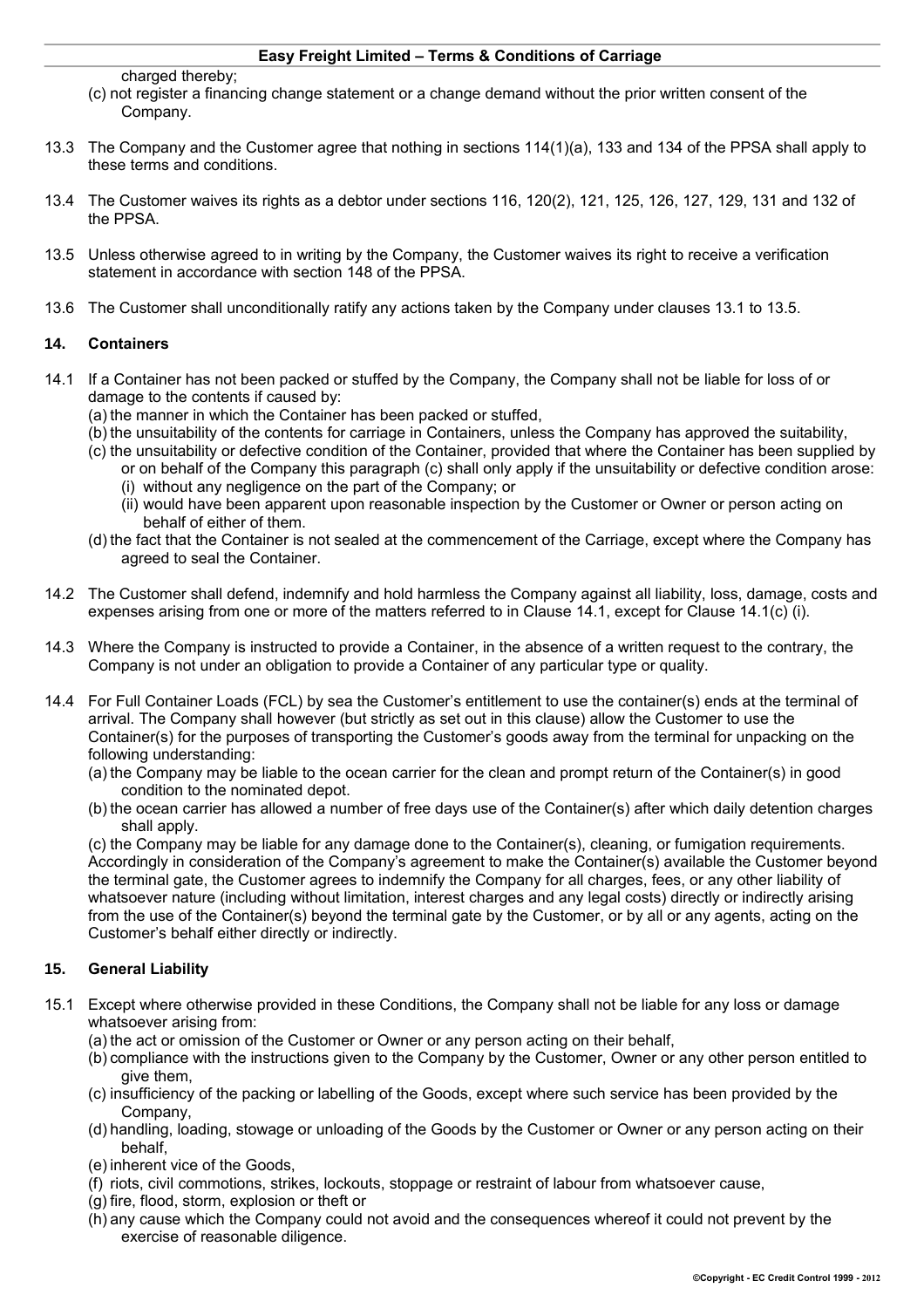15.2 Subject to Clause 5.8, the Company shall not be liable for loss or damage howsoever caused (whether or not indirect or consequential) to property other than the Goods themselves and shall not be liable for any pure economic loss or loss of profit, delay or deviation howsoever arising.

## **16. Amount of Compensation**

- 16.1 Except in so far as otherwise provided by these Conditions, the liability of the Company, howsoever arising, shall not exceed the following and the total liability of the Company for any loss or damage is limited to the lesser of; (a)\$20.00 (NZD);
	- (b) the replacement of the Goods or the supply of equivalent Goods;
	- (c) the repair of the Goods;
	- (d) the payment of the cost of replacing the Goods or of acquiring equivalent Goods;
	- (e) the supplying of the Services again; or
	- (f) the payment of the cost of having the Services supplied again.
	- (g) in respect of claims for delay where not excluded by the provisions of these Conditions, the amount of the Company's charges in respect of the Goods delayed.
- 16.2 In any case where the Carriage of Goods Act 1979 applies, the Company's liability shall be calculated in accordance with the limited carriers provisions of that Act.
- 16.3 Notwithstanding clauses 16.1 and 16.2, and except as is otherwise required by statute the maximum liability of the Company for all claims arising out of any one instance or occurrence shall be limited to:
	- (a) in any case where the liability arises as a result of misdelivery, delay in delivery or the non-delivery of any Goods, to \$10,000 (NZD); and
	- (b) in any other case to \$1,000,000 (NZD), and
	- (c) where as a result of the application of this clause not all claims can be paid in full, then all claims properly payable shall abate pro rata.
- 16.4 The limitation of liability referred to in Clauses 16.1 to 16.3 shall apply notwithstanding that the cause of the loss or damage is unexplained.
- 16.5 If agreed in writing prior to receipt of the Goods, the Company may accept liability in excess of the limits set out in these Conditions upon the Customer agreeing to pay the Company's additional charges for accepting such increased liability. Details of the Company's additional charges will be provided upon request.
- 16.6 Compensation shall be calculated by reference to the invoice value of the Goods plus freight and insurance if paid.
- 16.7 If there be no invoice value for the Goods, the compensation shall be calculated by reference to the value of such Goods at the place and time when they were delivered to the Customer or Owner or should have been so delivered. The value of the Goods shall be fixed according to the current market price, or, if there be no commodity exchange price or current market price, by reference to the normal value of goods of the same kind and quality.
- 16.8 Unless agreed in writing prior to receipt, the Company will not accept or deal with bullion, coin, precious stone, jewellery, antiques, and works of art or other valuable Goods. Should any Customer nevertheless deliver any such Goods to the Company or cause the Company to handle or deal with any such Goods other than in accordance with prior written agreement, the Company shall be under no liability whatsoever for or in connection with such Goods howsoever arising.

## **17. Notice of Loss, Time bar**

- 17.1 The Company shall be discharged of all liability unless:
	- (a)notice of any claim is received by the Company or its agent in writing within fourteen (14) days of the date specified in Clause 17.2, or within a reasonable time after that date if the Customer proves that it was impossible to so notify, excepting that in the case of delay the claim must be received by the Company or its agent within twenty-one (21) days of the date specified in Clause 16.2, and
	- (b) suit is brought in the proper forum and written notice thereof received by the Company within nine (9) months after the date specified in Clause 17.2, unless a longer period is specified by relevant legislation in which case the suit must be brought within the period specified.

## 17.2 For the purposes of Clause 17.1, the applicable dates are:

- (a) in the case of loss or damage to Goods, the date of delivery of the Goods,
- (b) in the case of delay or non-delivery of the Goods, the date that the Goods should have been delivered,
- (c) in any other case, the event giving rise to the claim.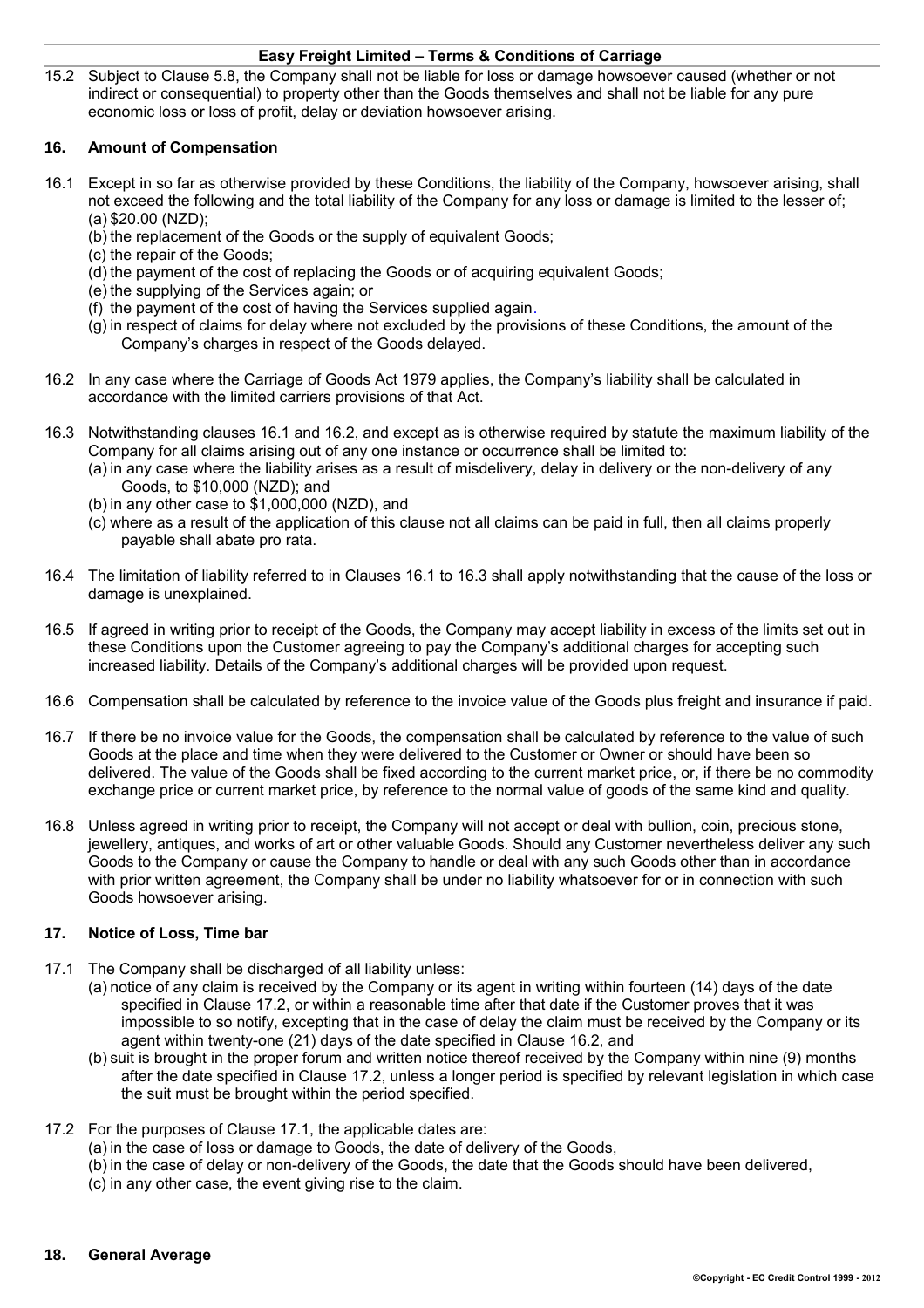18.1 The Customer shall defend, indemnify and hold harmless the Company in respect of any claims of a General Average nature, including any claims or demands for General Average security which may be made on the Company, and the Customer shall forthwith provide such security as may be required by the Company in this connection.

#### **19. Miscellaneous**

19.1 Notice

Any notice served by post shall be deemed to have been given on the third day following the day on which it was posted to the address last known to the Company to be the address of the recipient of the notice.

19.2 Defences and Limits of Liability

The defences and limits of liability provided in these Conditions shall apply in any action against the Company whether founded in contract or in tort or howsoever otherwise founded.

#### 19.3 Legislation

If any legislation is compulsorily applicable to any business undertaken, these Conditions shall, as regards such business, be read as subject to such legislation and nothing in these Conditions shall be construed as a surrender by the Company of any of its rights or immunities or as an increase of any of its responsibilities or liabilities under such legislation and if any part of these Conditions is held to be repugnant to such legislation to any extent such part shall as regards such business be over-ridden to that extent and no further.

#### 19.4 Headings

Headings of clauses or groups of clauses in these Conditions are for indicative purposes only.

#### **20. Governing Law and Jurisdiction**

- 20.1 These Conditions and any claim or dispute arising out of or in connection with the Services of the Company shall be subject to the laws of New Zealand and to the exclusive jurisdiction of the courts of New Zealand.
- 20.2 All Services provided by the Company which are subject to the Carriage of Goods Act 1979 (as amended) of New Zealand are provided at limited carrier's risk (other than when Clause 15.5 applies) and the provisions of that Act shall prevail over any inconsistency in these Conditions to the extent of such inconsistency but no further.

# **PART II: Company as Agent**

## **21. Special Liability and Indemnity Conditions**

- 21.1 To the extent that the Company acts as an agent, the Company does not make or purport to make any contract with the Customer for the carriage, storage or handling of the Goods nor for any other physical service in relation to them and acts solely on behalf of the Customer in securing such Services by establishing contracts with third parties so that direct contractual relationships are established between the Customer and such third parties.
- 21.2 The Company shall not be liable for the acts and omissions of third parties referred to in Clause 21.1.
- 21.3 The Company, when acting as an agent, has the authority of the Customer to enter into contracts on the Customer's behalf and to do acts which bind the Customer in all respects notwithstanding any departure from the Customer's instructions.
- 21.4 Except to the extent caused by the Company's negligence, the Customer shall defend, indemnify and hold harmless the Company in respect of all liability, loss, damage, costs or expenses arising out of any contracts made in the procurement of the Customer's requirements in accordance with Clause 21.1.

#### **22. Choice of Rates**

22.1 Where there is a choice of rates according to the extent or degree of liability assumed by persons carrying, storing, or handling the Goods, no declaration of value (where available) will be made by the Company unless previously agreed in writing between the Customer and the Company.

# **PART III: Company as Principal**

## **23. Special Liability Conditions**

23.1 Where the Company contracts as principal for the performance of the Customer's instructions, the Company undertakes to perform, or in its own name to procure, the performance of the Customer's instructions and, subject